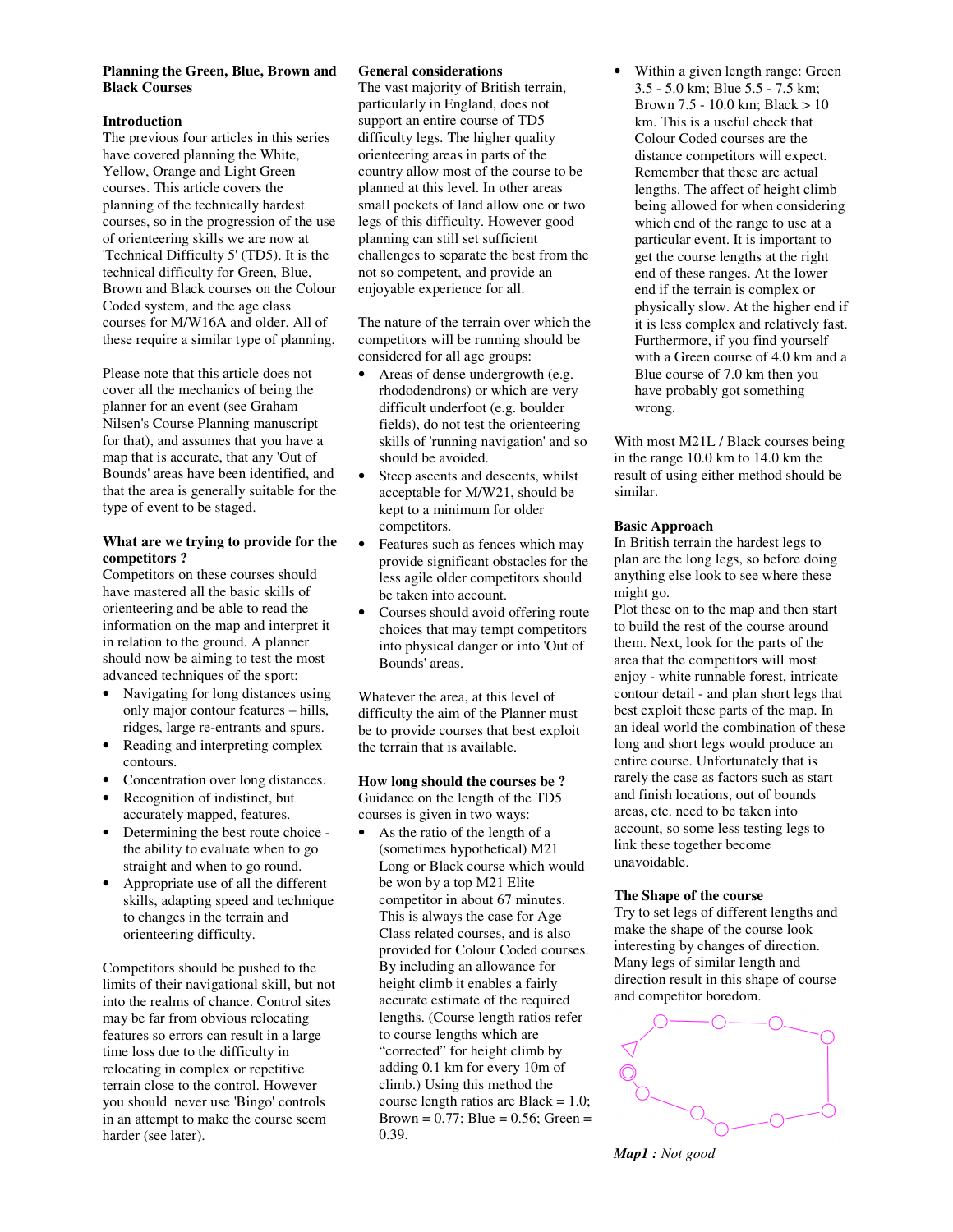Whereas this shape breaks up the competitor's rhythm making concentration more difficult.



*Map2 : Good* 

Vary the skills required between legs as much as possible to force regular changes in technique. If the area has two types of terrain, then try and run competitors between them. e.g. a number of short legs through technical forest followed by some longer legs through fast open land and then a return to the technical area. Many competitors will be lulled into a false sense of security by the easy running across the open land and fail to slow down sufficiently when re-entering the forest.

# **The Start and First Leg**

The location of the start is usually dictated by the requirements of the technically easier courses. In theory the position of the start and the map issue point should be such that competitors waiting to start cannot see the route taken by competitors who have started. However this is often an impractical arrangement. Much easier is to have the Start line and start triangle positioned such that all competitors initially head off in the same direction, with route choice only being required once out of sight of the start.



*Map3 : Leaving the Start - no route choice for anyone until they reach the track junction*

Some planners like to have a long leg to the first control with plenty of route choice. This may be acceptable if the map is a true reflection of the runnability of the area, but generally it is better to leave this type of leg until the competitor has a feel for how the mapper has represented the vegetation. Finally, check that there are no route choice options which have competitors returning through the start boxes on their way to the first control site. First legs for which a reasonable route goes straight back through the start never make the planner look particularly intelligent.

## **Planning individual legs**

Having got the start and finish locations agreed, ideas for some long legs, and the basic shape of the course identified, the task now is to join potential control sites together with as many good legs as possible. So what should we be looking for in planning these legs?

## **Route choices**

The competitor should be made to determine which is the best of several different choices of route. They must have the ability to evaluate when to go straight and when to go round. This may be to avoid hills or slower running, or to provide simpler navigation. Competitors with different strengths and weaknesses will select the different routes, but a good route choice leg should usually mean that the route with the more difficult navigation will take the least time if executed properly.



*Map4 : The direct route requires careful navigation, but is significantly shorter than the alternatives* 

However one thing that cannot be stressed too highly is that making the route choice decision must be fair. It must be possible to decide between the various options solely from the information available. If the map says the forest is white then it should be

runnable, not full of bracken or brambles.

## **Long legs**

What are the attributes of a good long leg ? Usually there must be several possible routes. Routes should either go almost entirely cross country, or link together many different paths with problems posed throughout the leg. A long route choice leg which only requires one decision at the start of the leg does not do this, and is often very poor, resulting in just a long but simple track run.

Long legs with lots of route choice are ideal, but they do not necessarily have to do this. When there isn't too much route choice the challenge is to retain concentration over a long period of time. It is easy for the competitor to switch off when navigating for long distances using only major contour features such as hills, ridges, large reentrants and spurs. Parallel and misscounting errors are prevalent in these types of leg.

# **Short legs**

These are used to test fine map reading skills, compass and distance judgement, and reading and interpreting complex contours. The best routes will generally be fairly straight, and through the terrain. The problem is to follow the routes rather than select them. Beware that potentially good small areas of detail can be wasted by having courses either run through them, with simple relocation on the other side, or by using control sites with obvious attack points very close to them.



*Map5 : Complex contours*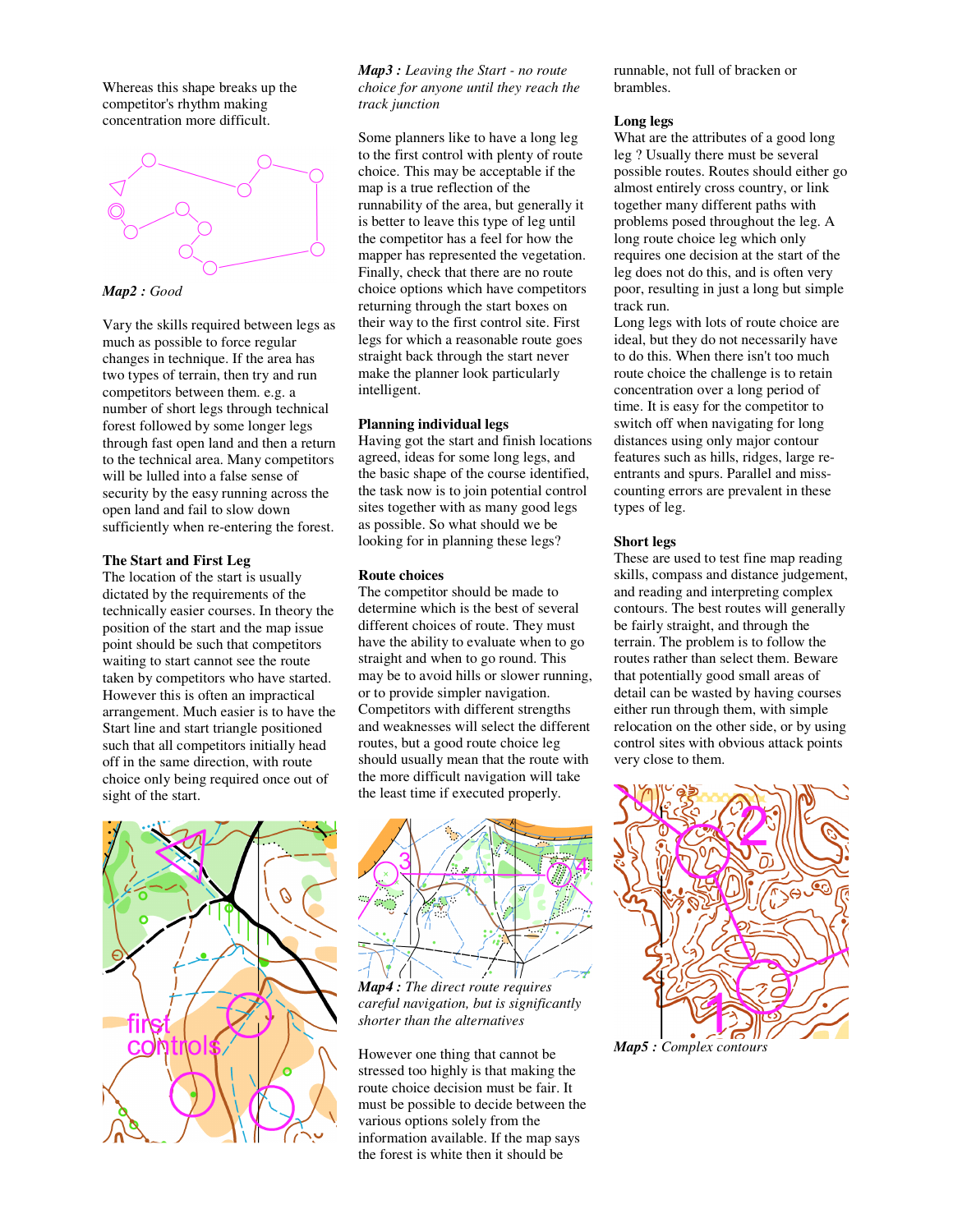

*Map6 : Compass and pacing* 

## **Contouring legs**

What are the attributes of good contouring legs ? Legs along the same contour are acceptable but not brilliant. When along a straight slope they are not particularly difficult, but are significantly better if they involve going across spurs and re-entrants where it is easy to lose height. However both of these do tend to lead to elephant tracks. Diagonal legs across slopes are much harder and tend to spread competitors out more.



*Map7 : Leg 8 to 9a is significantly better than 8 to 9b* 

## **Recognition of indistinct features.**

Navigating using indistinct contour features represented by just one contour in complex terrain tests the ability to relate small scale relief to contour detail on the map. This also gives the option of running roughly into the vicinity of the control, relocating using the available contour detail, and then approaching the control itself. Note that indistinct does not include those features that should not have been mapped in the first place.



*Map8 : Indistinct but fair contour features* 

## **Choosing Control sites**

Any feature, particularly those demanding careful map reading to locate, can be used as a control site but remember:

- Features used as control sites must be clearly defined, distinct from the surrounding terrain, and marked on the map.
- Control sites must be chosen so that the competitor can locate them with accuracy consistent with the scale of the map and the amount of detail shown near the control.
- It is the navigation between controls which is important, not finding control banners hidden in vegetation or down pits when you get there.

#### **Proximity of Controls**

The minimum separation of control sites should be  $3\overline{0}$  metres, and controls within 60 metres of each other should not be positioned on similar features or on features that appear similar in the terrain.

- There is usually little point in putting controls closer together than 30m - competitors are, in effect, navigating to the same point. (One allowable exception to this rule might be, for example, when one control is on a point feature, 20m inside the forest, used by the technical courses, whilst the other is on a path junction used by the White and Yellow courses.)
- Be pessimistic when interpreting 'features which appear similar in the terrain'. It is clearly unacceptable to claim that 'boulder (2 m) NE side' and ' boulder (1 m) SW side' are different - they are both boulders. But 'similar features' does not just mean those mapped with the same symbol. It is unfair, for instance, to use both a fence

and a ruined fence; and mossy 1m boulders and 1m knolls often appear similar. Also beware that although paths and rides are obvious ones not to mix, many vegetation boundaries have paths along them (or develop them as an event takes place).

Essentially, do not use any close combination of controls which could be confused by competitors. It must always be possible for a competitor to decide from the map which control to go to without needing to rely on the control code, and to do so quickly and accurately.

# **The purpose of a Control's Location**

Every control site should have a purpose. This can be one or more of:

- Providing the end of a good leg that tests route choice and map reading skills.
- Setting up a good leg. This may be at the end of a relatively simple short leg to move the competitor to a better starting point for the next one.
- Avoiding a dog leg.
- Guiding competitors around a dangerous or out of bounds area, or leading them into a compulsory crossing point.
- To mark the beginning and end of a timed out section such as a road crossing.

Quite often too many controls are used. Use only as many as necessary for good planning based on the length of the course.

Once you think you have finished planning the course think again. Would the course be just as good or even better if a particular control was left out ?



*Map9 : OK, but better if control 8 is removed*